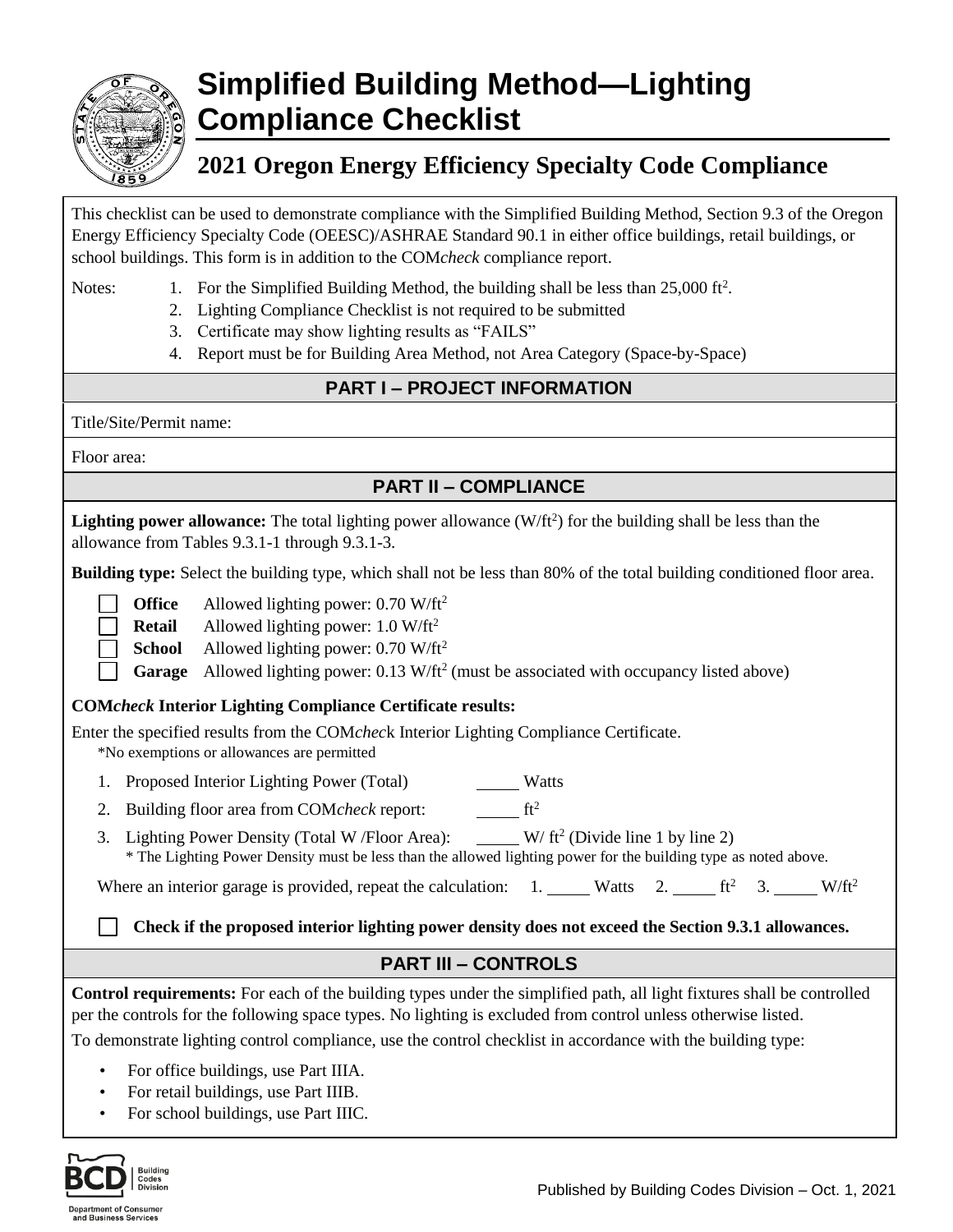#### **IIIA. OFFICE BUILDINGS—SIMPLIFIED BUILDING METHOD (TABLE 9.3.1-1)**

**Automatic controls—**All spaces in an office building, other than parking garages, stairwells, and corridors, require automatic controls to turn off lighting when the building is either unoccupied or scheduled to be unoccupied, **except** that lighting loads not exceeding 0.02 W/ft<sup>2</sup> multiplied by the gross lighted area of the building shall be permitted to operate at all times.

Use the following checklist to demonstrate compliance with the lighting control requirements in each interior space type.

| <b>Interior Space Type</b> |                                                                                                                                                      | <b>Controls</b><br>(All lighting shall be controlled)                                                                                                                                                                                                                                                                                                                                                                 | <b>Location on the</b><br>plans |
|----------------------------|------------------------------------------------------------------------------------------------------------------------------------------------------|-----------------------------------------------------------------------------------------------------------------------------------------------------------------------------------------------------------------------------------------------------------------------------------------------------------------------------------------------------------------------------------------------------------------------|---------------------------------|
|                            | Office spaces $\leq 250$ ft <sup>2</sup><br>Classrooms<br>Conference rooms<br>Meeting rooms<br>Training rooms<br>Storage rooms<br><b>Break rooms</b> | <b>OR</b><br>Automatic controls turn all<br>Exception:<br>lighting off when building<br>Lighting loads not<br>exceeding 0.02 W/ft <sup>2</sup> $\times$<br>is unoccupied or scheduled<br>gross lighted area operate<br>to be unoccupied<br>at all times<br>Manual control device that allows the occupant to reduce lighting<br>power by a minimum of 50% and to turn the lighting off<br>Manual-ON occupancy sensors |                                 |
|                            | Office spaces > 250 ft <sup>2</sup><br><b>Restrooms</b>                                                                                              | <b>OR</b><br>Automatic controls to turn<br>Exception:<br>ΙI<br>lighting off when building<br>Lighting loads do not<br>is unoccupied or scheduled<br>exceed 0.02 W/ft <sup>2</sup> $\times$ gross<br>to be unoccupied<br>lighted area<br>Manual control device that allows the occupant to reduce lighting<br>power by a minimum of 50% and to turn the lighting off.<br>Occupancy sensors (May be automatic ON)       |                                 |
|                            | Stairwells and corridors<br>in office buildings                                                                                                      | <b>OR</b><br>Automatic controls to turn<br>Exception:<br>$\mathsf{L}$<br>Lighting loads do not<br>lighting off when building<br>exceed 0.02 W/ft <sup>2</sup> $\times$ gross<br>is unoccupied or scheduled<br>to be unoccupied<br>lighted<br>Occupancy sensor to reduce the power by a minimum of 50% after no<br>activity is detected for not longer than 20 minutes                                                 |                                 |
|                            | Parking garages                                                                                                                                      | Automatic controls to turn lighting off during nonoperating hours.<br>Occupancy sensors to reduce the power by a minimum of 50% after no<br>activity is detected for not longer than 20 minutes<br>No device shall control more than $3600 \text{ ft}^2$                                                                                                                                                              |                                 |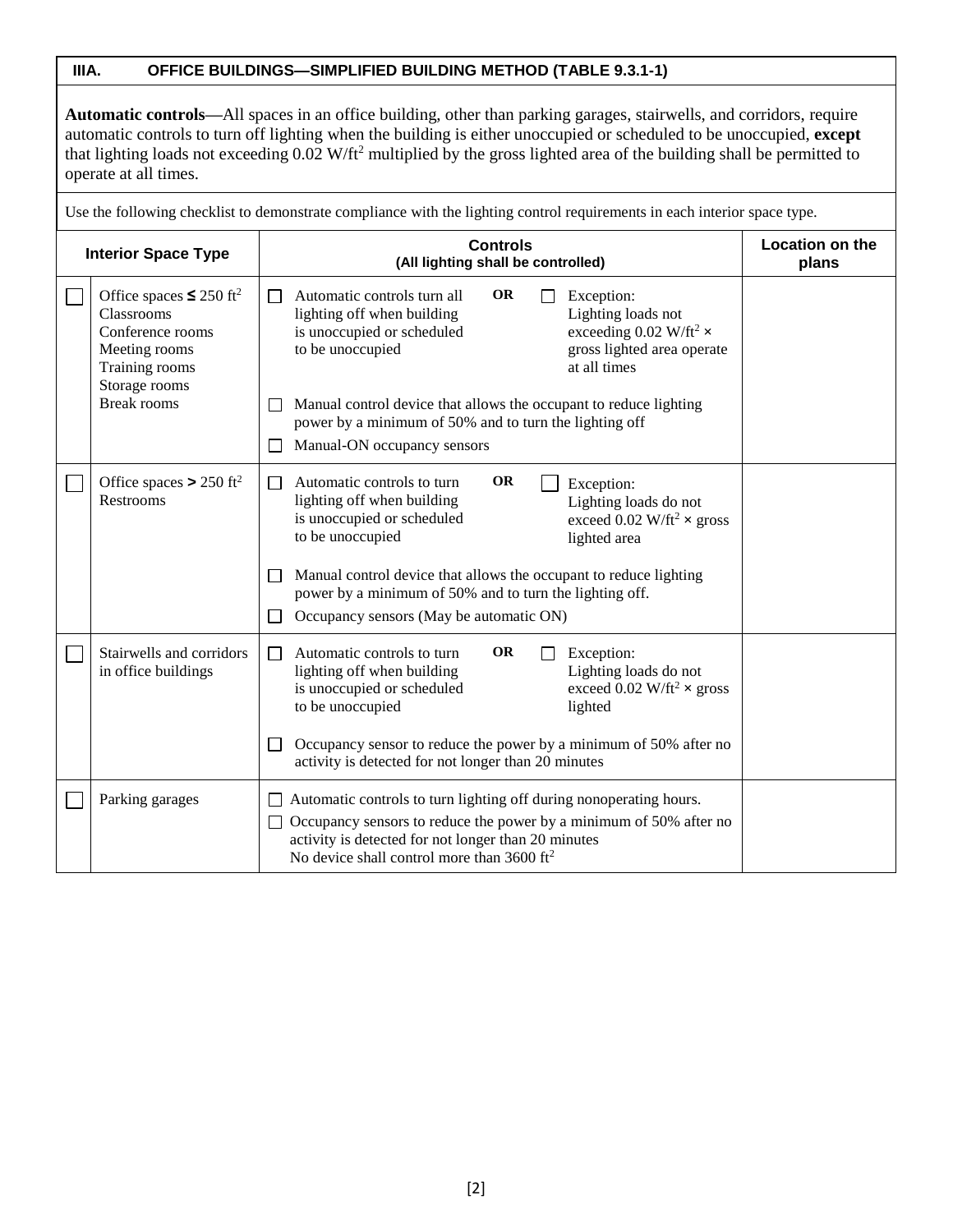#### **IIIB. RETAIL BUILDINGS—SIMPLIFIED BUILDING METHOD (TABLE 9.3.1-2)**

**Automatic controls—**All spaces in a retail building, other than parking garages, stairwells, and corridors, require automatic controls to turn off lighting when the building is either unoccupied or scheduled to be unoccupied, **except** that lighting loads not exceeding 0.02 W/ft<sup>2</sup> multiplied by the gross lighted area of the building shall be permitted to operate at all times

Use the following checklist to demonstrate compliance with the lighting controls requirements in each interior space type.

| <b>Interior Space Type</b> |                                                                                                                               | <b>Controls</b><br>(All lighting shall be controlled)                                                                                                                                                                                                                                                                                                                                                                                                                                                   | Location on the<br>plans |
|----------------------------|-------------------------------------------------------------------------------------------------------------------------------|---------------------------------------------------------------------------------------------------------------------------------------------------------------------------------------------------------------------------------------------------------------------------------------------------------------------------------------------------------------------------------------------------------------------------------------------------------------------------------------------------------|--------------------------|
|                            | Sales area                                                                                                                    | Automatic controls to turn<br>OR $\Box$<br>Exception:<br>$\Box$<br>lighting off when building<br>Lighting loads do not<br>exceed 0.02 W/ft <sup>2</sup> $\times$ gross<br>is unoccupied or scheduled<br>to be unoccupied.<br>lighted area<br>Manual control device that allows the occupant to reduce lighting<br>$\perp$<br>power by a minimum of 50% and to turn the lighting off.<br>Manual-ON occupancy sensors.<br>ΙI                                                                              |                          |
|                            | Stock rooms<br>Dressing/fitting<br>rooms<br>Locker rooms<br>Restrooms                                                         | OR $\Box$ Exception:<br>Automatic controls to turn<br>$\mathsf{L}$<br>lighting off when building<br>Lighting loads do not<br>exceed 0.02 W/ft <sup>2</sup> $\times$ gross<br>is unoccupied or scheduled<br>to be unoccupied.<br>lighted area<br>Manual control device that allows the occupant to reduce lighting<br>$\perp$<br>power by a minimum of 50% and to turn the lighting off<br>Occupancy sensors<br>$\Box$                                                                                   |                          |
|                            | Office spaces<br>Conference rooms<br>Meeting rooms<br>Training rooms<br>Storage rooms<br><b>Break rooms</b><br>Utility spaces | OR $\Box$<br>Exception:<br>Automatic controls to turn<br>$\mathsf{L}$<br>Lighting loads do not<br>lighting off when building<br>exceed 0.02 W/ft <sup>2</sup> $\times$ gross<br>is unoccupied or scheduled<br>to be unoccupied.<br>lighted area<br>Manual control device that allows the occupant to reduce lighting<br>power by a minimum of 50% and to turn the lighting off<br>Manual-ON occupancy sensors, and continuous daylight dimming<br>$\mathsf{L}$<br>controls* in spaces with top lighting |                          |
|                            | Stairwells and<br>corridors in retail<br>buildings and<br>parking garages                                                     | Automatic controls to turn<br>OR $\Box$<br>Exception:<br>$\perp$<br>lighting off when building<br>Lighting loads do not<br>is unoccupied or scheduled<br>exceed 0.02 W/ft <sup>2</sup> $\times$ gross<br>to be unoccupied<br>lighted area<br>Occupancy sensors to reduce the power by a minimum of 50% after<br>$\Box$<br>no activity is detected for not longer than 20 minutes                                                                                                                        |                          |
|                            | Parking garages                                                                                                               | $\Box$ Automatic controls to turn lighting off during nonoperating hours.<br>$\Box$ Occupancy sensors to reduce the power by a minimum of 50% after<br>no activity is detected for not longer than 20 minutes<br>No device shall control more than $3600 \text{ ft}^2$                                                                                                                                                                                                                                  |                          |

\* When the combined input power of the general lights completely or partially within the daylight areas is 150 W or greater.